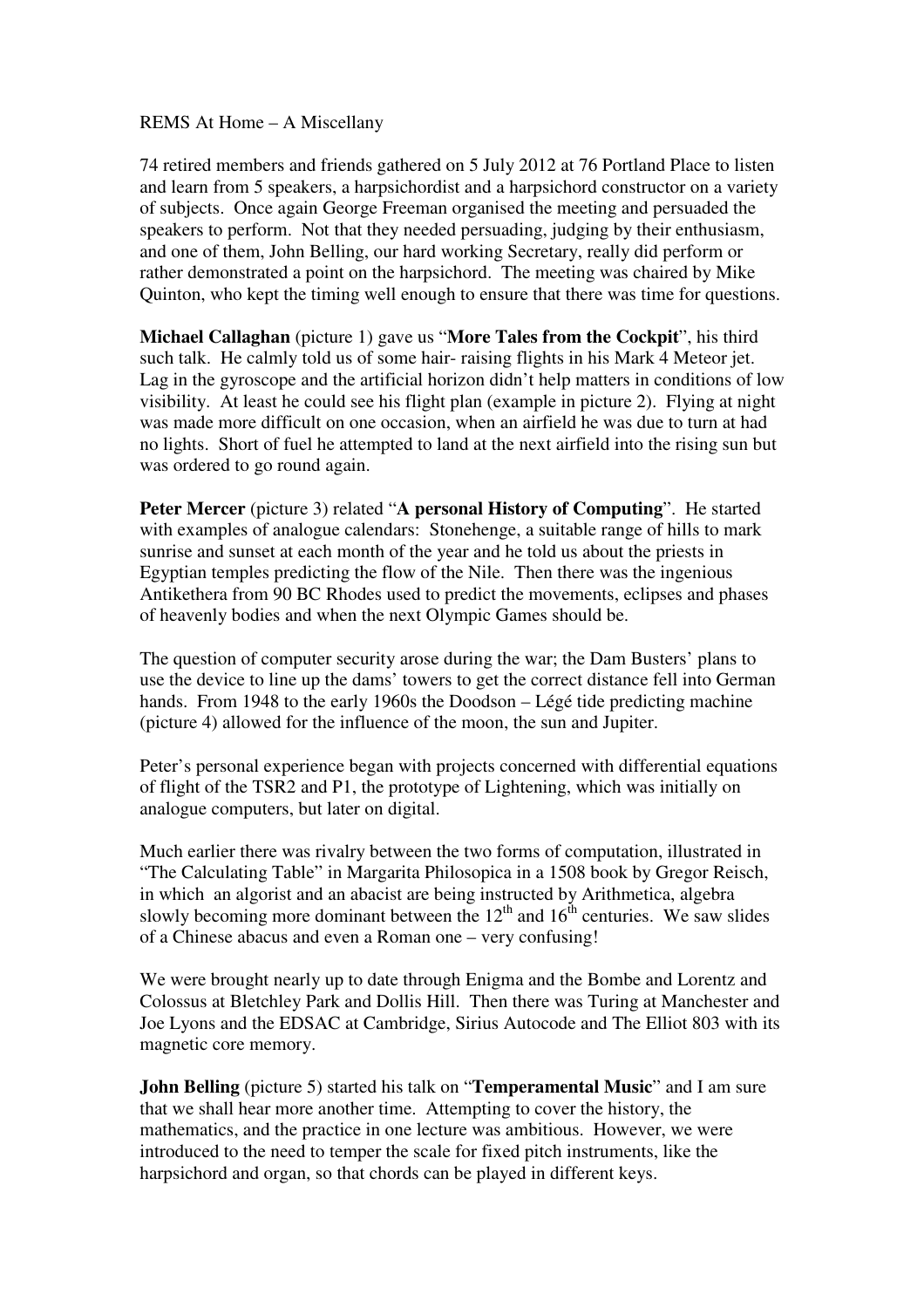We moved rapidly from Pythagoras being inspired by workers hammering on an anvil to the possibility of doubling the number of black notes on a keyboard by splitting them (picture 6). **Ian Shaw** (picture 7) demonstrated several points as well as playing several pieces of music during the lecture, while we filed out for lunch and then gave a wonderful recital after lunch. **William Mitchell** (picture 8) built the harpsichord and he was there with us in the audience.

After lunch **Tony Watts** (picture 9), Professor of Marine Geology and Geophysics in the Department of Earth Sciences at the University of Oxford, revealed the "**Mountains in the Sea**" that were first hinted at by the voyage of HMS Challenger (1872-76), when her captain took many more soundings of the seabed than was usual, using only a hemp wire and weights. Echo sounding made the job much easier and by 1911 the Mid Atlantic Ridge was mapped. During World War 2 in the Pacific, Admiral Henry Hess of the US Navy discovered the first mountain of the sea. It was flat topped and he called it a "guyot". It turns out that guyots were once volcanoes whose tops sticking out of the sea were flattened by wave action and they were then submerged as their continental plates moved (picture 10).

**Stephen Hall** (picture 11), of the National Oceanography Centre at Southampton and Chairman of the Society for Underwater Technology, showed how the depths of sea are being explored by "**Autonomous underwater vehicles**". One of these is Autosub 2 (picture 12), which operates normally at a depth of 2000m on torch batteries. It floods freely, using seawater to lubricate the moving parts and moves very slowly driven by a one bladed propeller to reduce drag. It is launched from RRS (Royal Research Ship) Discovery to measure depth, salinity, fish levels, manganese content, oxygen etc. It can go under ice, although that is more difficult. Communication is by text message via satellites. In fact it uses mobile phone technology.

He talked about other underwater vehicles, such as the glider, which follows thermals within the sea, and Alvin the manned submersible used for recovering torpedoes, and sunken ships and aeroplanes.

Stephen mentioned the possibility of a separate talk about Alvin and his exploits. Meanwhile, we already look forward to another full programme for the At Home on 10 January 2013 with an environmental miscellany.

Mike and Kate Quinton

Pictures by Mike Quinton:

- 1. Michael Callaghan [MichaelCallaghan5696]
- 2. Flight Plan [FlightPlan5699]
- 3. Peter Mercer [PeterMercer5702]
- 4. Tide Predictor [TidePredictor5704}
- 5. John Belling [JohnBelling5722]
- 6. Split Keyboard [ExtraNotes5718]
- 7. Ian Shaw [IanShaw5725]
- 8. William Mitchell [WilliamMitchell5726]
- 9. Tony Watts [TonyWatts5741]
- 10. Guyots [Guyots5736]